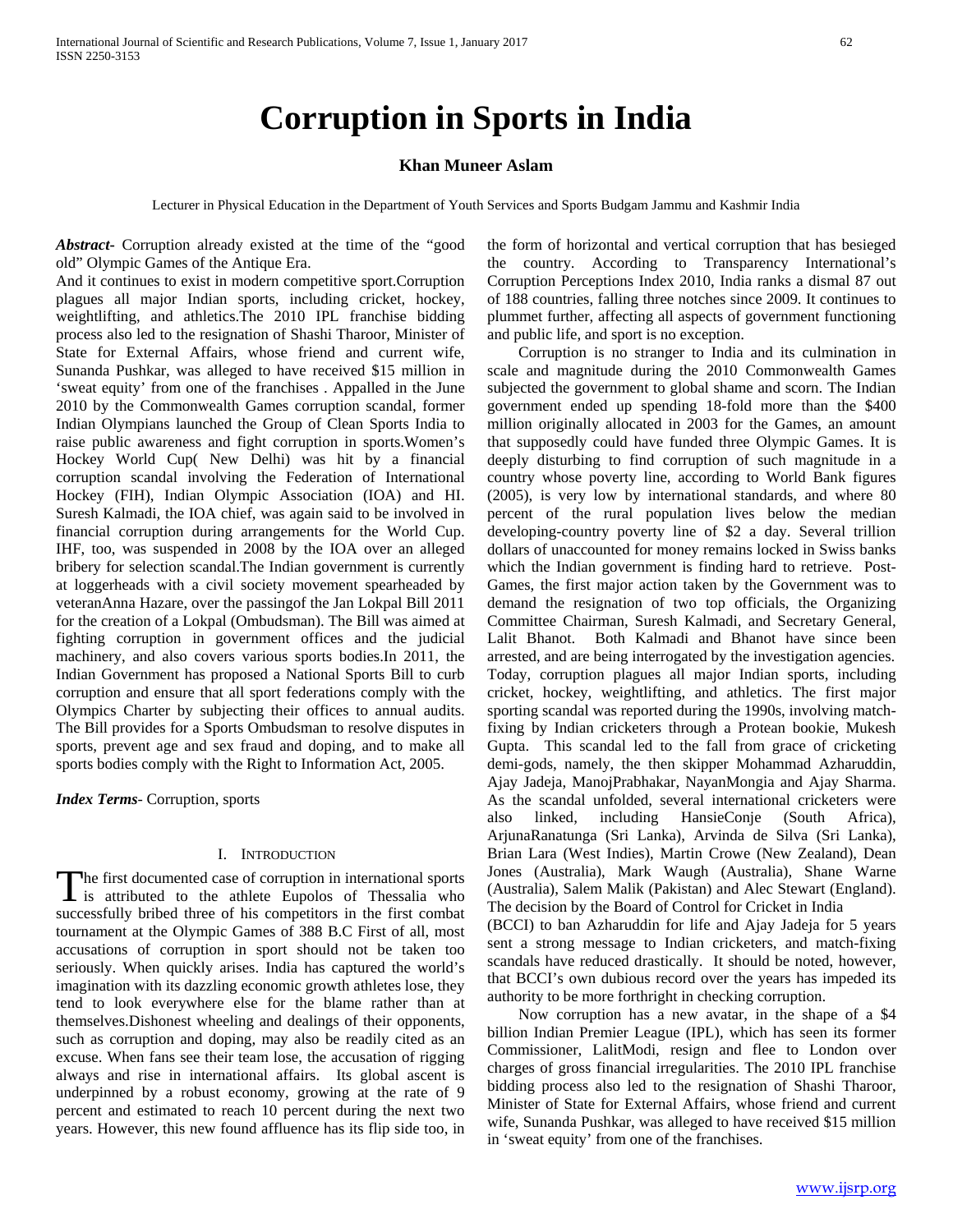In recent years, the BCCI has also been marred by financial irregularities and bitter turf wars between different lobby groups. Nonetheless, BCCI's mammoth financial clout has given it a dominating influence in the International Cricket Council (ICC) decision-making, much to the resentment of other international cricket boards. This influence is further augmented by the political weight that the BCCI holds nationally. It is currently headed by SharadPawar, a Minister and leading political heavyweight in Indian politics, who is also President of the ICC.

 In June 2010, appalled by the Commonwealth Games corruption scandal, former Indian Olympians launched the Group of Clean Sports India to raise public awareness and fight corruption in sports. In a short time-span, the group has enlarged its support base and campaigned hard to oppose politicians with no sports background from entering and contesting for executive positions in sports bodies. Recently the group succeeded in persuading PallamRaju, Minister of State for Defense, to withdraw from the race for President of the Equestrian Federation of India. But in a setback for the group, the President of Clean Sports India, Pargat Singh, a former hockey skipper, lost to the 83 year old veteran Congress politician, Vidya Stokes, in the election for President of the Indian Hockey Federation; this example illustrates the extent of political hold on sporting bodies in India. However, the success of former cricketers with high credentials and reputation, Anil Kumble and JavagalSrinath, in getting elected to the Karnataka State Cricket Association augurs well for Indian cricket, and hopefully will lead to similar credible appointments in hockey

 In the meantime, the state of Indian hockey continues to be abysmal. Former world champions and Olympic gold medalist, India now struggles to even win Asian tournaments. Indian Hockey Federation (IHF) President, K.P.S. Gill, a former Indian police officer, has been officiating for many years. Gill's longterm appointment has divided the Federation, the hockey fraternity and players, and over time, has significantly affected the team's performance. The IHF is also involved in a fierce spat with the Women's Federation and Hockey India (HI) over the merger modalities. IHF's labeling of HI officials as 'highly corrupt' has caused a great deal of squabbling in the media. The 2010 Women's Hockey World Cup, held in New Delhi, was hit by a financial corruption scandal involving the Federation of International Hockey (FIH), Indian Olympic Association (IOA) and HI. Suresh Kalmadi, the IOA chief, was again said to be involved in financial corruption during arrangements for the World Cup. IHF, too, was suspended in 2008 by the IOA over an alleged bribery for selection scandal. In addition, sex scandals involving the coach of the women's hockey team, and favoritism and bribery for selection in the men's team, have tarnished the image of both the federations and brought Indian hockey to an all-time low.

 In weightlifting, while India has produced world class lifters, the sport has also had its own share of scandals and controversies. In 2005, a bribe scandal surfaced over the selection of dope-tainted lifter, ShailjaPujari, in the Beijing Olympic squad. In July 2010, the Indian Weightlifting Federation had to suspend its coach, Ramesh Malhotra, over charges of sexually harassing junior lifters.

 In July 2011, the Indian Sports Ministry sacked Yuri Ogrodnik, the Ukrainian coach of Indian Athletics, after six

female 400 meter runners, a female shot- putter and a male longjumper all returned positive results in doping tests, marking the rapidly growing trend of banned substance abuse among Indian athletes.

 During the Commonwealth Games, the lack of suitable legislation for the organization of mega sport events deeply affected India's objectives, in contrast to other international models, such as the Sydney Olympics 2000, Melbourne Commonwealth Games 2006, Glasgow Commonwealth Games 2014 and London Olympics 2014. These models enshrine appropriate Legislations to regulate the functioning of organizing committees and judicious dealing with key issues such as transport, ticketing, land acquisition, intellectual property, broadcasting and licensing rights.

 Nevertheless, a look back to antique sport nevertheless demonstrates that the idea is far from new. In the classical Olympic Games, corrupt athletes were sentenced to stringent fines and were obliged to finance the construction of so-called "pillars of shame" ("zanes"), which were positioned at the entrance to the Olympic Stadium. These pillars were crafted from the finest materials by famous artists and cost a fortune, ensuring a high pecuniary penalty. If the athletes were unable to pay, their home town had to pay in their place. The pillars were built "for all eternity", and their remains can indeed still be seem in Olympia today. The Inscriptions contain the names of the corrupt athletes, their crimes and a moral lesson: in addition to the pecuniary loss, the delinquents bear a loss of reputation that tends towards the infinite.While the government fails in the first instance to weed out systemic corruption, the prospect of clean sports appears grim. The Indian government is currently at loggerheads with a civil society movement spearheaded by veteran social activist, Anna Hazare, over the passing of the Jan Lokpal Bill in 2011 for the creation of a Lokpal (Ombudsman). The Bill was aimed at fighting corruption in government offices and the judicial machinery, and also covers various sports bodies.On the policy front, in 2011, the Indian Government has proposed a National Sports Bill to curb corruption and ensure that all sport federations comply with the Olympics Charter by subjecting their offices to annual audits. The Bill provides for a Sports Ombudsman to resolve disputes in sports, prevent age and sex fraud and doping, and to make all sports bodies comply with the Right to Information Act, 2005.

#### **REFERENCES**

- [1] Transparency International (2010) Corruption Perceptions Index 2010 [http://www.transparency.org/policy\_research/surveys\_indices/cpi/2010/res u lts]
- [2] World Bank (2005) Data, Countries and Economies: India [http://data.worldbank.org/country/india]
- [3] Dr. AshutoshMisra is an international security expert and currently Associate Investigator at the Australian Research Council Centre of Excellence in Policing and Security (CEPS), Griffith University, Australia. Mr. AbhishekVikram is a Litigation Lawyer and practices at the High Court in New Delhi.
- [4] Bardhan, P. (1997): Corruption and development: a review of issues. The Journal of Economic Literature. 35, 1320-1346.
- [5] Mookherjee, D., I.P.L. Png (1995): Corruptible law enforcers: how should they becompensated?. Economic Journal. 105, 145-159.